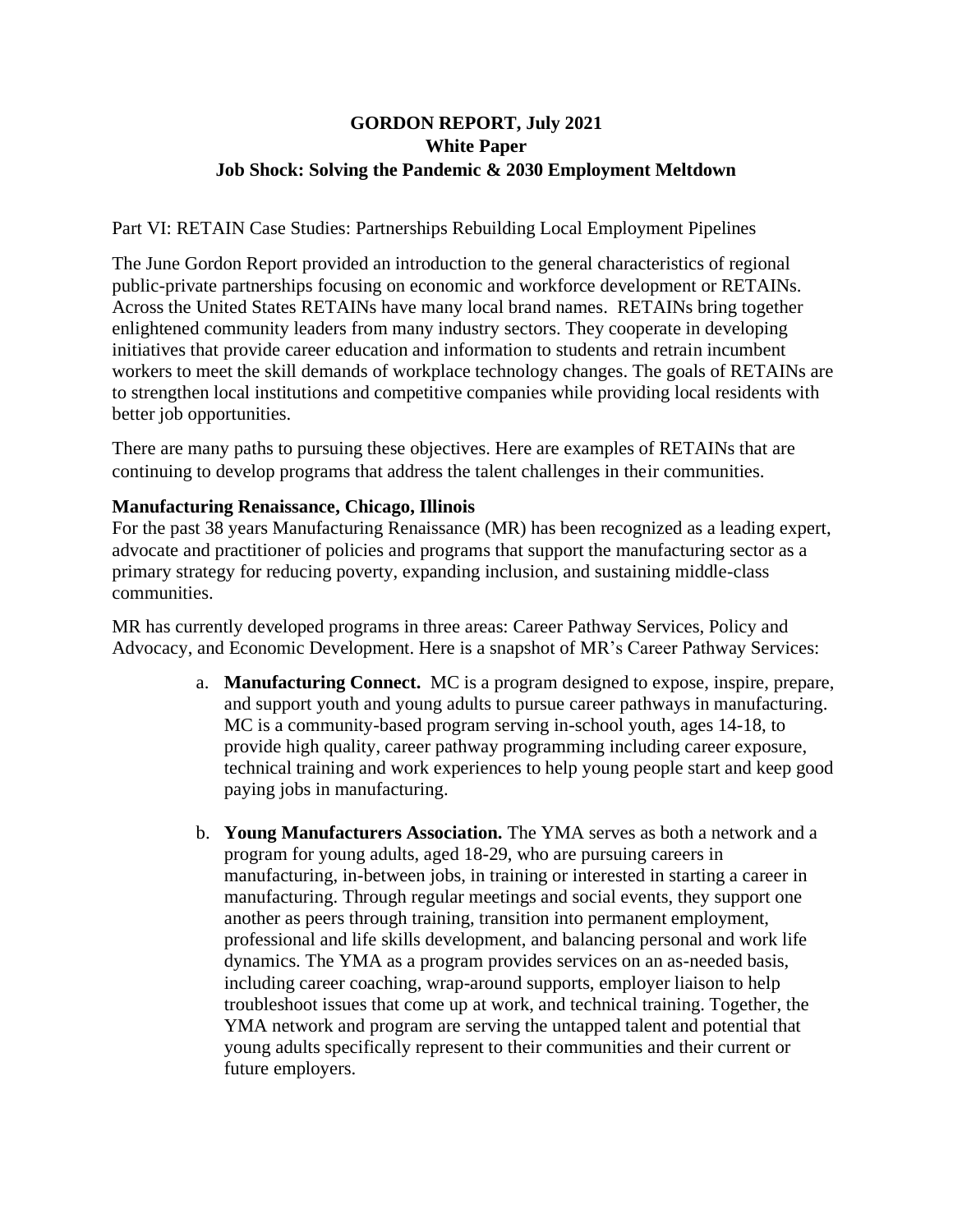c. **Instructors Apprenticeship for Advanced Manufacturing.** IAAM was developed in partnership with the Chicago Teachers Union Foundation and the National Institute for Metalworking Skills to train the next generation of great machining instructors to be technologically, culturally, and pedagogically competent in the machine shop classroom.

Career Pathway Services is not a traditional workforce development program. MR draws heavily from a youth development and social services orientation to engage youth and young adults who typically may not identify or seek out manufacturing as a pathway that can assist them in achieving their life goals. MR introduces young people to the sector, finds a variety of ways for them to relate to peers already in the sector to help illuminate what could be possible for their future. No matter what they ultimately choose, young people benefit from having a network of professional and social support, work experiences, technical and professionalism skills. For those who enroll in our training program and choose to pursue a career-track job in manufacturing we support them as much as possible through training, job placement and beyond to help ensure their success.

MR is expanding its reach in Cook County and showing the way for other RETAINs to begin similar efforts. It illustrates that for a RETAIN to be successful there must be strong cooperation among educational entities, the business community, unions. government agencies, and nonprofit partners.

### **High School Inc., Santa Ana, California**

The initial impetus for the creation of the High School Inc. Academies Foundation came from local business leaders in the Santa Ana Chamber of Commerce. Starting in 2003, members of the Chamber of Commerce held discussions with school districts officials on how to raise student achievement. The result was a partnership involving the Chamber, the Foundation and the Santa Ana Unified School District. An official "Memorandum of Understanding was signed by all three partners in May of 2006. This agreement outlined the responsibilities of each partner for the development and operation of the High School Inc. program.

The first six High School Inc. Academies began in 2007 on the campus of Santa Ana Valley High School in the Santa Ana Unified School District. The district's Career Technical Education (CTE) department conducts monthly meetings with High School Inc.'s staff to maintain the continuity and effectiveness of the academies.

At Valley High School, the High School Inc. Academies merge both academic and technical skills through Project Based Learning (PBL), competitions, mentorships, and business internships. Because of the success of the High School Inc. academies, there has been considerable growth in the school district's creation of career pathways in business and industry sectors. These pathways start as early as sixth grade in the school district's intermediate schools and send students into the waiting High School Inc. Academies.

The number of Valley high school students categorized as "socioeconomically disadvantaged" in 2008 was 80 percent. However, with the help of talented teachers and staff members, and the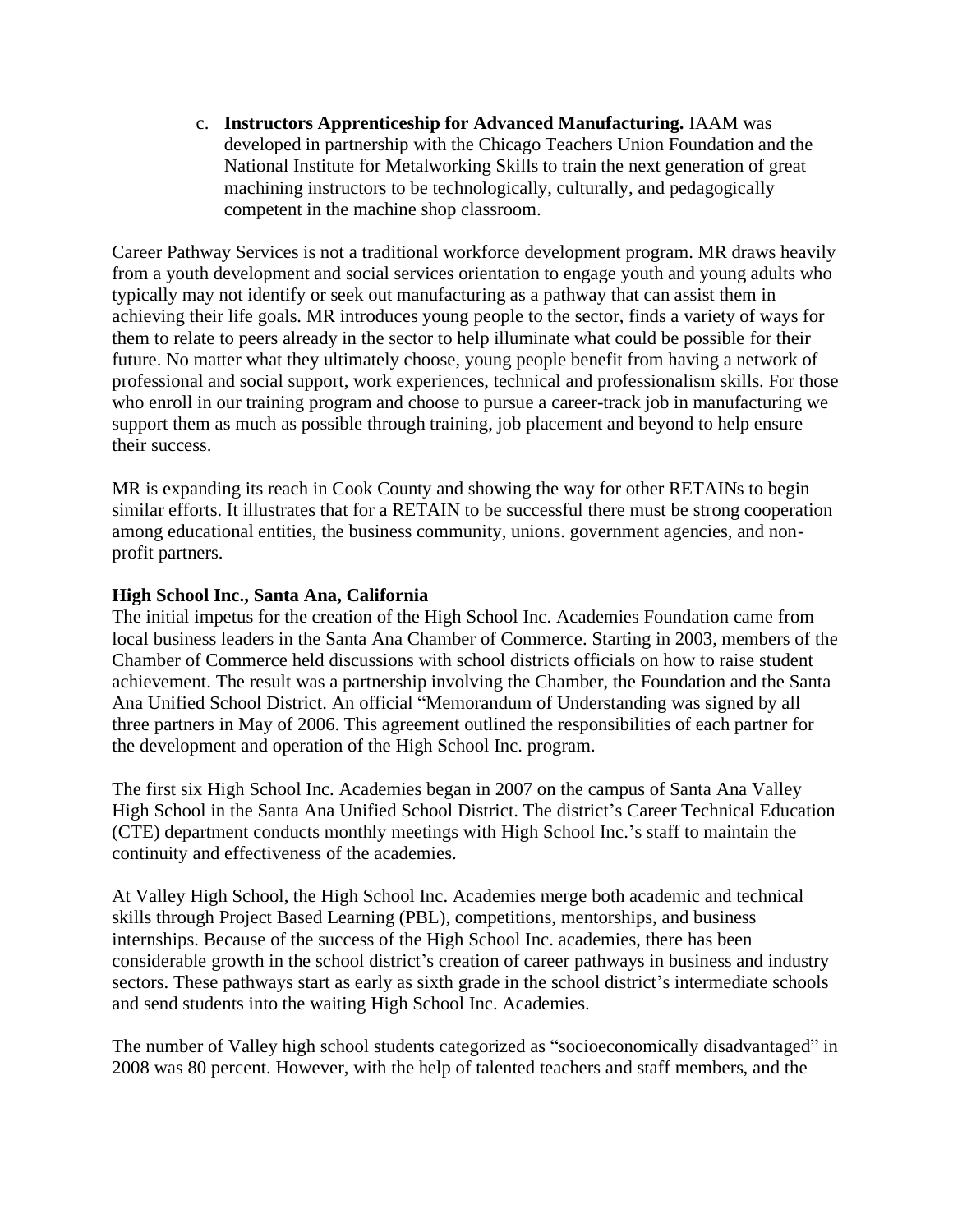existence of High School Inc., Valley High School has raised the level of achievement for all Valley high school students.

Mary Tran, Executive Director of High School Inc. reports that the six High School Inc. Academies have grown from an enrollment of 96 students at its start in 2007 to over 1,572 students in 2019. The Academies boast a 98% high school graduation rate. In the past year there have been 160 professional internships for seniors. The number of students receiving "Industry Certifications" after a minimum of two years in the program was 511, with over 319 students participating in business/industry themed competitions. Students in the 2018-2019 received over 950 hours of volunteer time from business and industry representatives. The program has received numerous awards and recognitions including the prestigious "Golden Bell Award" given to High School Inc. in 2014 by the California School Board Association.

Jack E. Oakes, an officer on the Board of Directors for High School Inc., says "High School Inc.'s development has produced the realization that, before students can be College and Career Ready, they must be 'Achievement Ready.' Students reach this new level of preparedness by being motivated to strive at or beyond their potential. The High School Inc. model ensures that students are Achievement Ready *before* they graduate and pursue higher education and careers. The reforms at Valley High School embrace the mission of High School Inc. 'to empower youth and strengthen communities through education and business partnerships.' "

### **Vermilion Advantage, Danville, Illinois.**

.

The Danville Area Economic Development Corporation has been operating in Danville for 39 years. This organization merged with the Chamber of Commerce in 2002 to form a single entity-Vermilion Advantage. Vermilion Advantage is the lead agency in the county for economic development, workforce support, and local business data.

Vermilion Advantage is a unique hybrid organization that employs a multi-pronged approach to economic development, workforce development, and community development. It works closely with the county's communities and businesses to anticipate, develop, and maintain a viable workforce and community. Its mission is to create a community where people work, live and play.

Workforce development continues to be a high priority. The Vermilion Advantage partners with the local community college and the Workforce Investment Board to introduce high school students in Vermilion County to apprenticeships, internships, and other career-related programs that are central to the continued success of the local economy.

#### **The New North, Northeast Wisconsin**

The New North geographic region covers the 18 northeast counties of Wisconsin. Since it started in 2005 New North, Inc. has grown to become a RETAIN that now has the support of over 100 private investors. It fosters collaboration among a long list of private and public sector leaders and governmental entities. Its website includes multiple resources for employers, workers, educational institutions, students, and parents. It facilitates communication among these communities providing such information as in-demand jobs and careers, the educational requirements for them, and regional resources for obtaining the needed educational preparation.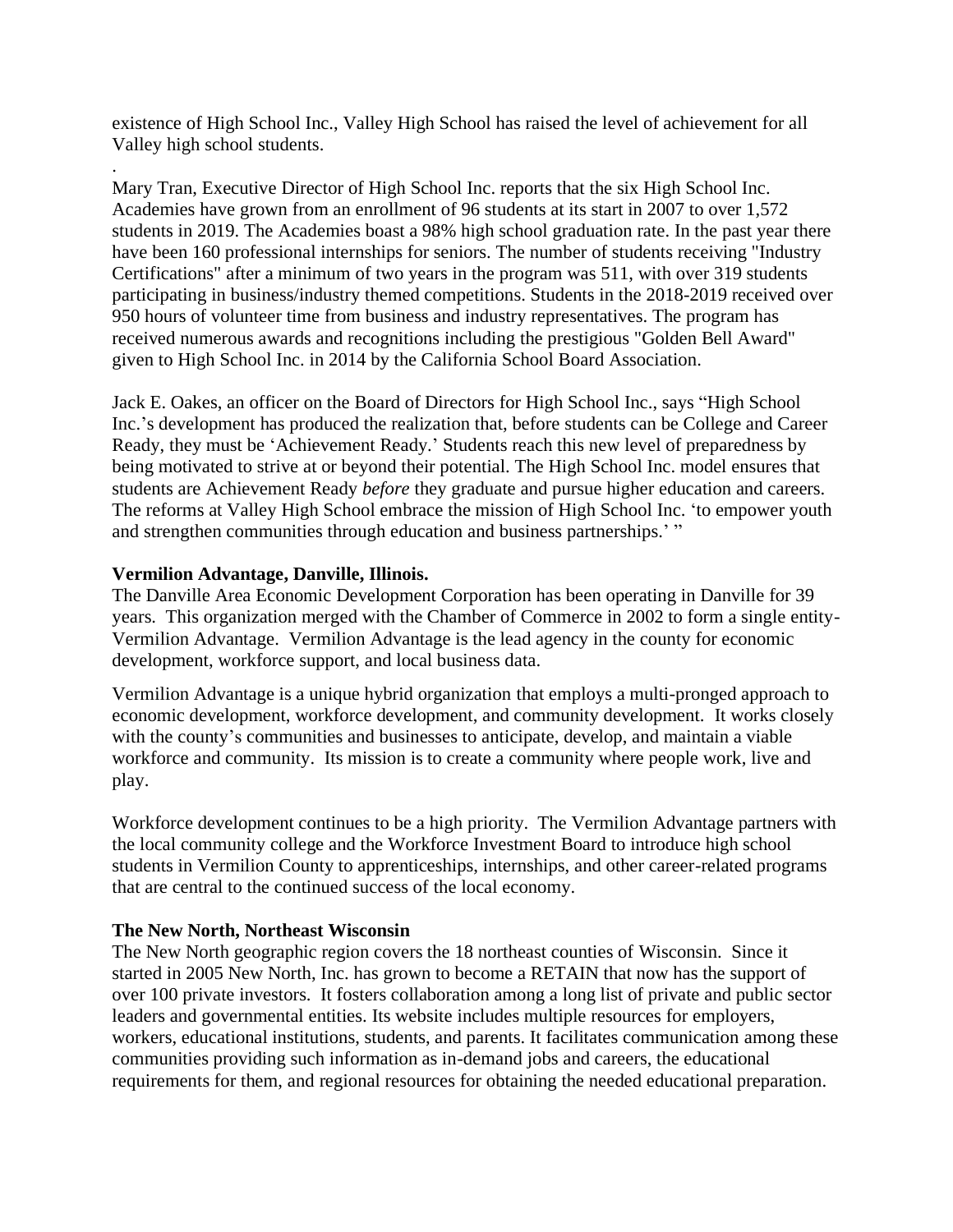New North acts as an intermediary in workforce and career development that enables key industry sectors to build stronger employment pipelines. It acts as an umbrella organization linking industry associations including the Northeast Wisconsin (NEW) Manufacturing Alliance, Northeast Wisconsin Educational Resource Alliance (NEW ERA), NEW Digital Alliance, and the NEW Construction Alliance.

The NEW Manufacturing Alliance began in 2006 with 12 manufacturers has grown to over 300 member organizations. It provides information on careers in advanced manufacturing to local students in middle schools, high schools, and local community/technical colleges. The alliance actively recruits students using plant tours, career speakers, and job shadowing. Ann Franz, the Alliance's executive director, states its central message "that manufacturing is a vibrant, wellpaying career is resonating with people."

The alliance also posts its member companies' employment opportunities on its website (www.newmfgalliance.org), showing the training and education requirements and skills required for each job. Many member companies offer tuition reimbursement for their employees. The Alliance's Earn and Learn Program pairs high school seniors in youth apprenticeship programs or taking dual-credit courses in manufacturing with area manufacturers who want to offer a training opportunity to such students. The companies pay a portion of the college course tuition for these students and the students work part-time for the manufacturers.

## **ConxusNEO, Akron, Ohio**

ConxusNEO is focused on building the capacity and improving the performance of the talent ecosystem in Summit County, OH. Rather than running programs, ConxusNEO takes stock of organizations doing programming within five essential functions to prepare young people and adults with the skills and competencies companies tell us they need. The five functions are: Awareness, Exploration, Development, Connection and Upskill (See Figure 1).